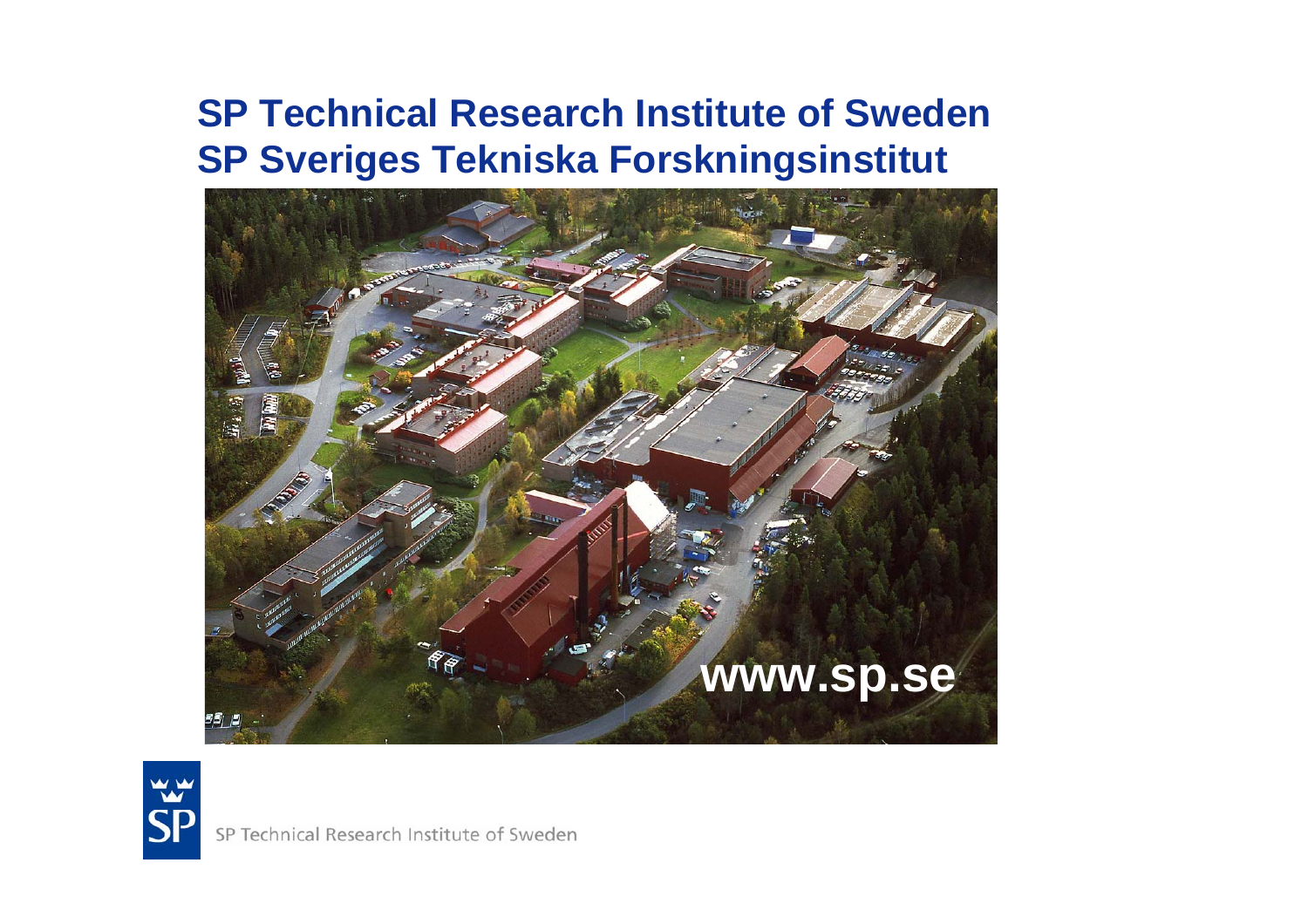# Construction Products Directive (CPD) 89/106/EEG



SP Technical Research Institute of Sweden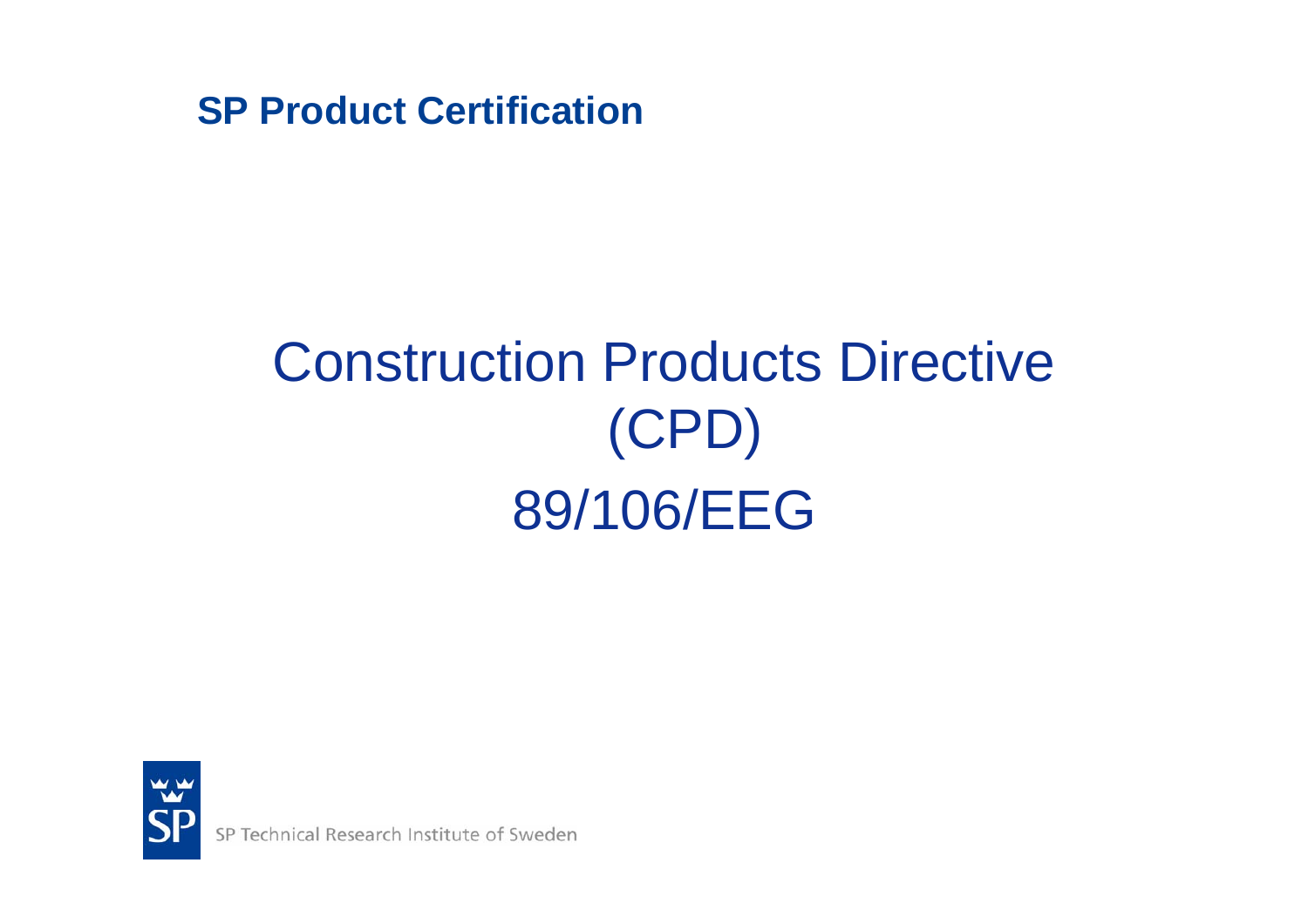|                                                 | <b>Product Certification</b><br>by the Notified Body |   | Declaration of conformity by the<br>manufacturer<br>Inspection of the FPC by the Notified<br><b>Body</b> |                         | Declaration of conformity by the<br>manufacturer |   |
|-------------------------------------------------|------------------------------------------------------|---|----------------------------------------------------------------------------------------------------------|-------------------------|--------------------------------------------------|---|
| <b>AC - System</b>                              | $1 +$                                                | 1 | $2+$                                                                                                     | $\overline{\mathbf{2}}$ | 3                                                | 4 |
| <b>Tasks for the manufacturer</b>               |                                                      |   |                                                                                                          |                         |                                                  |   |
| <b>Factory Production Control</b><br><b>FPC</b> | X                                                    | X | X                                                                                                        | X                       | X                                                | X |
| <b>Sampling according to plan</b>               | X                                                    | X | X                                                                                                        | X                       |                                                  |   |
| <b>Initial Type Testing ITT</b>                 |                                                      |   | X                                                                                                        | X                       |                                                  | X |
| <b>Tasks for the Notified Body</b>              |                                                      |   |                                                                                                          |                         |                                                  |   |
| <b>Initial Type Testing ITT</b>                 | X                                                    | X |                                                                                                          |                         | X                                                |   |
| <b>Initial Inspection of FPC</b>                | X                                                    | X | X                                                                                                        | X                       |                                                  |   |
| <b>Continuos inspection of FPC</b>              | X                                                    | X | X                                                                                                        |                         |                                                  |   |
| <b>Sampling and compare</b><br>testing          | Χ                                                    |   |                                                                                                          |                         |                                                  |   |

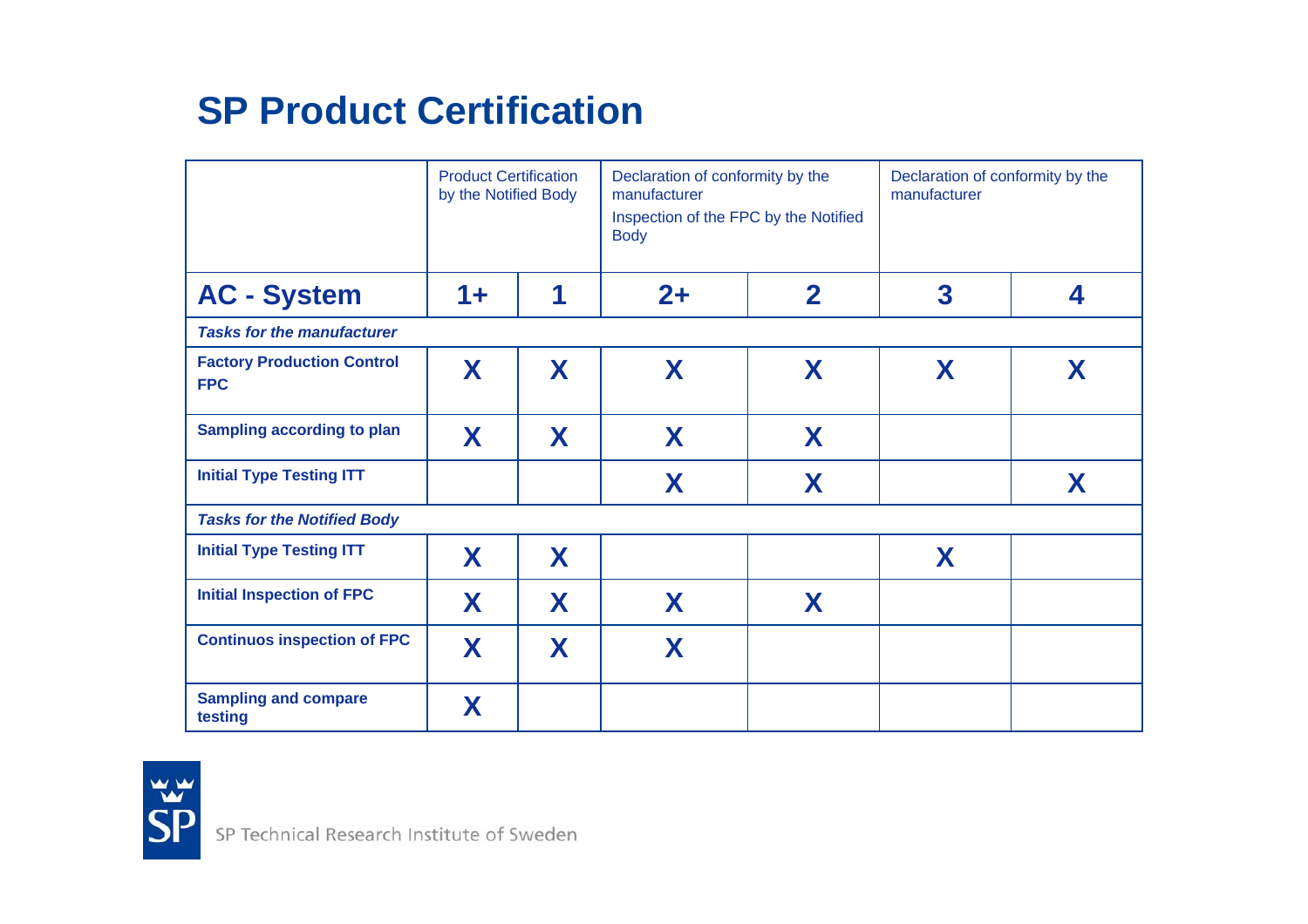**FPC** = Factory Production Control

#### **ISO/IEC 17020:2005**

General criteria for the operation of various types of bodies performing inspection

#### **ISO/IEC 17025:2005**

General requirements for the competence of testing and calibration laboratories

#### **ISO/IEC 17021:2006**

Conformity assessment - Requirements for bodies providing audit and certification of management systems

#### **EN 45011**

General requirements for bodies operating product certification systems (ISO/IEC Guide 65:1996)

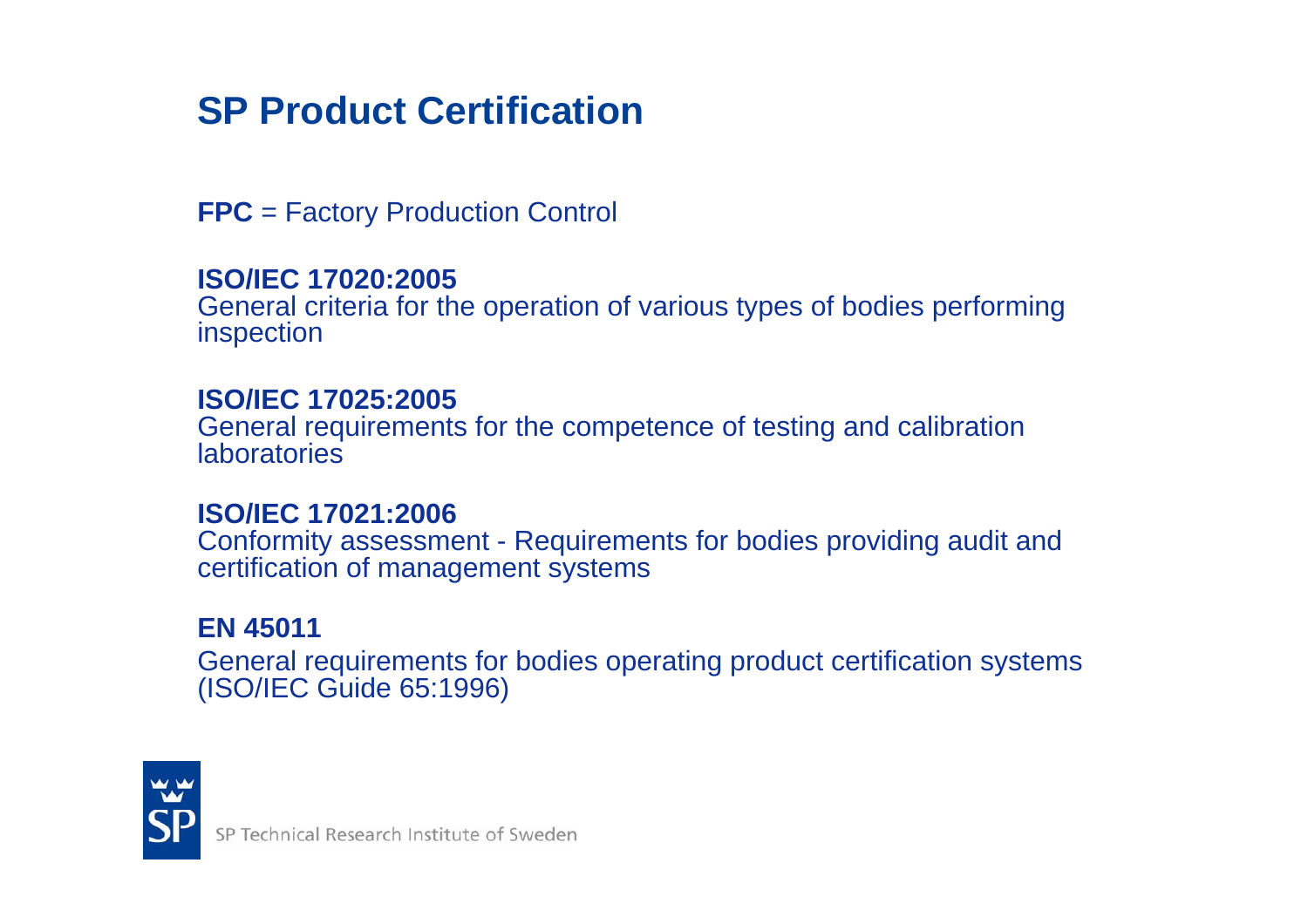# Type testing

- Testing according to standard or specification, by an accredited laboratory
- ISO/IEC 17025:2005

# Inspection of FPC

- $\bullet$  Management, controls, equipment, responsibility, marking, handling, non-conformity, etc.
- ISO/IEC 17020:2005

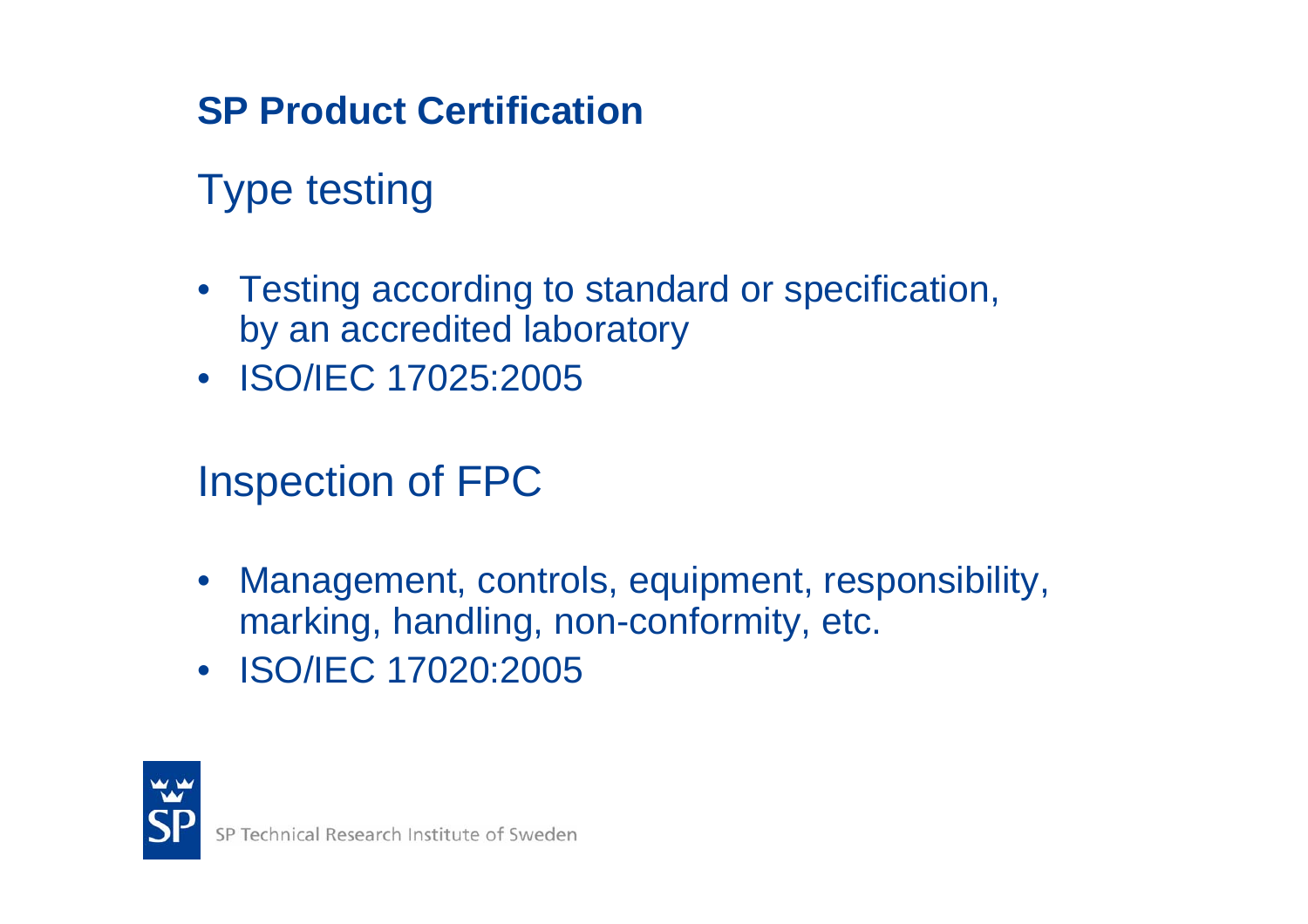Example:

CE-marking of a

Construction Product in AC System 1

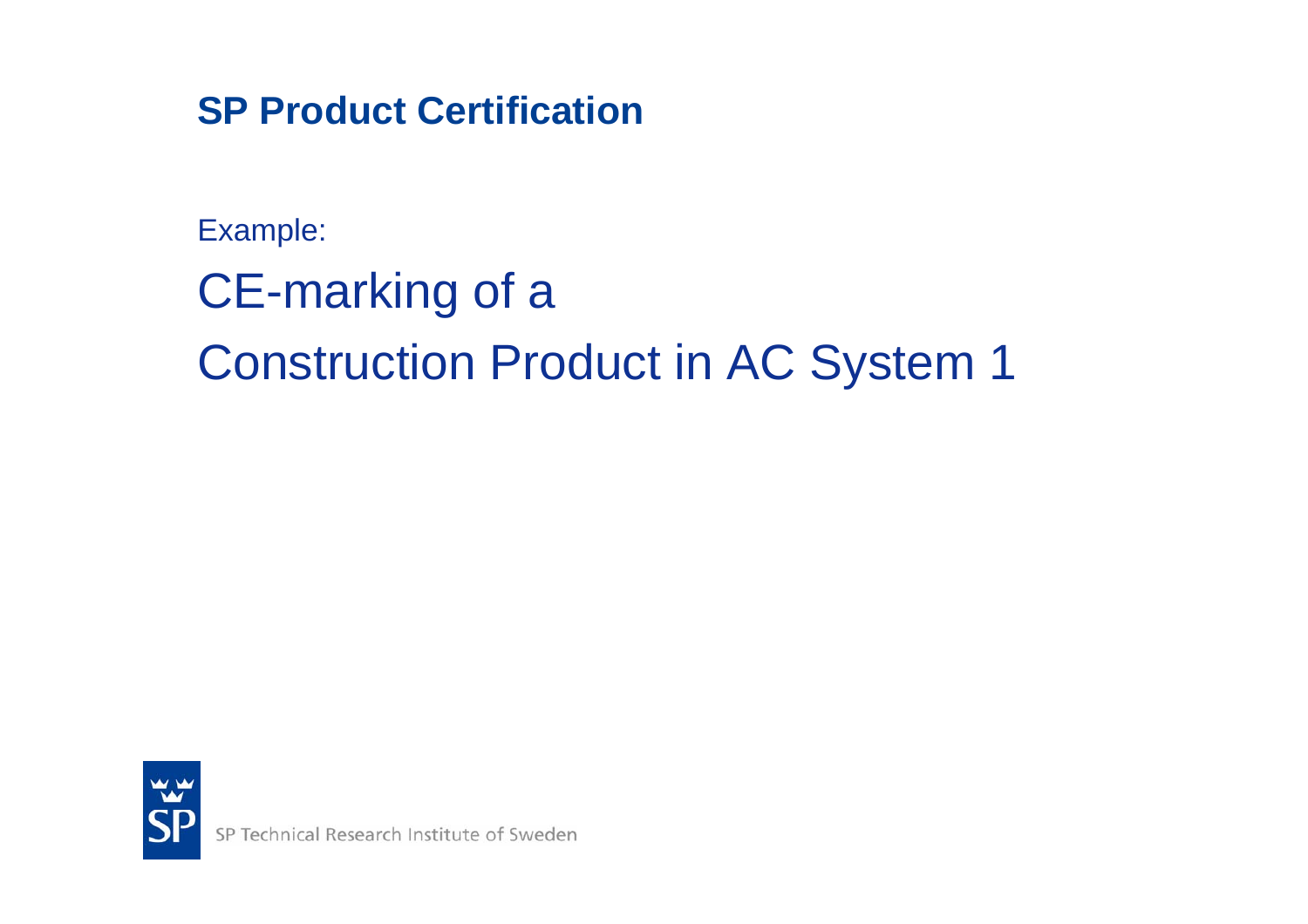# 1. The certification process

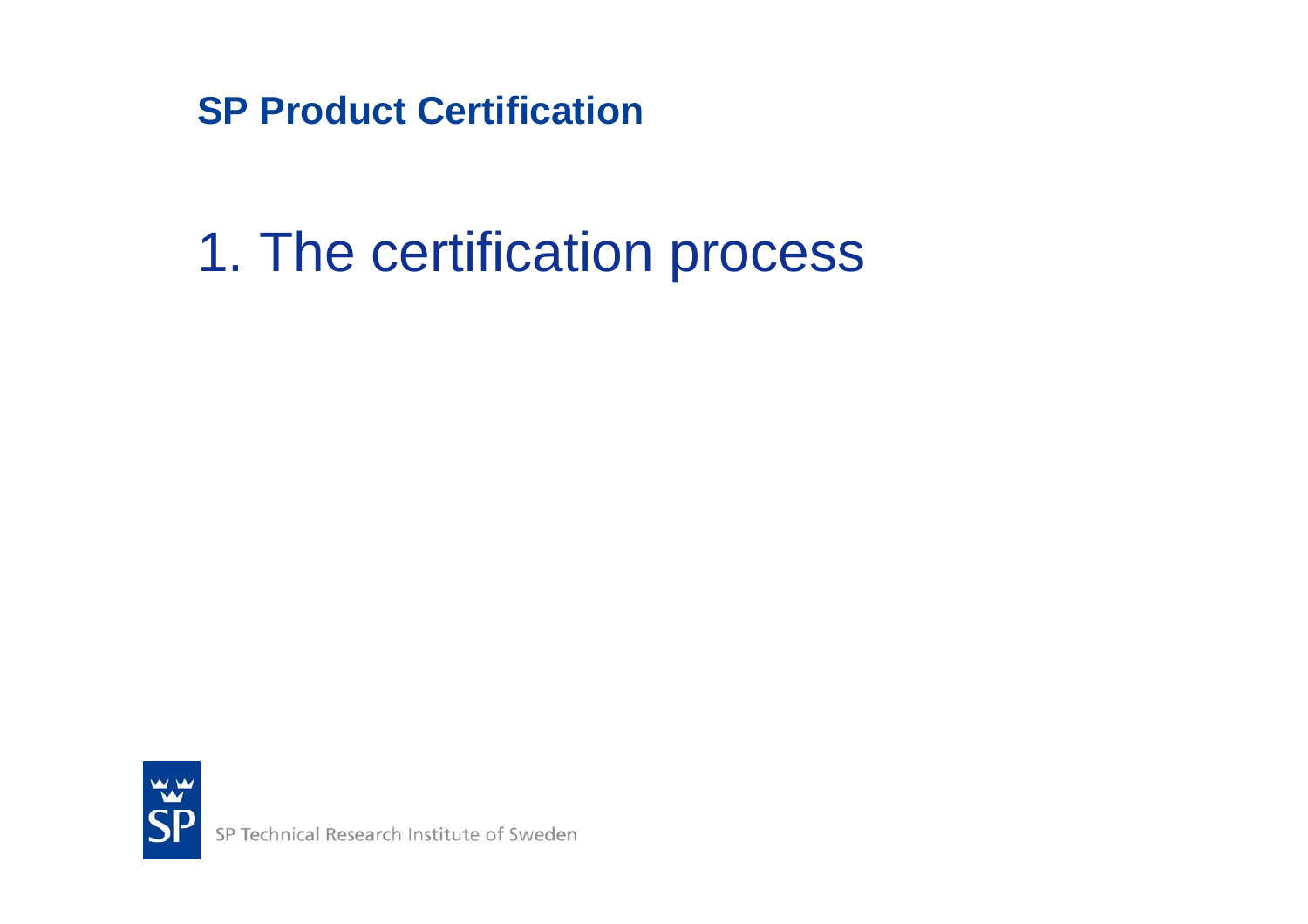Application from the manufacturer:

- Application, referring to a Harmonized Standard (hEN)
- Technical File (Specifications, drawings, instructions for installation and use)
- Quality manual (FPC)

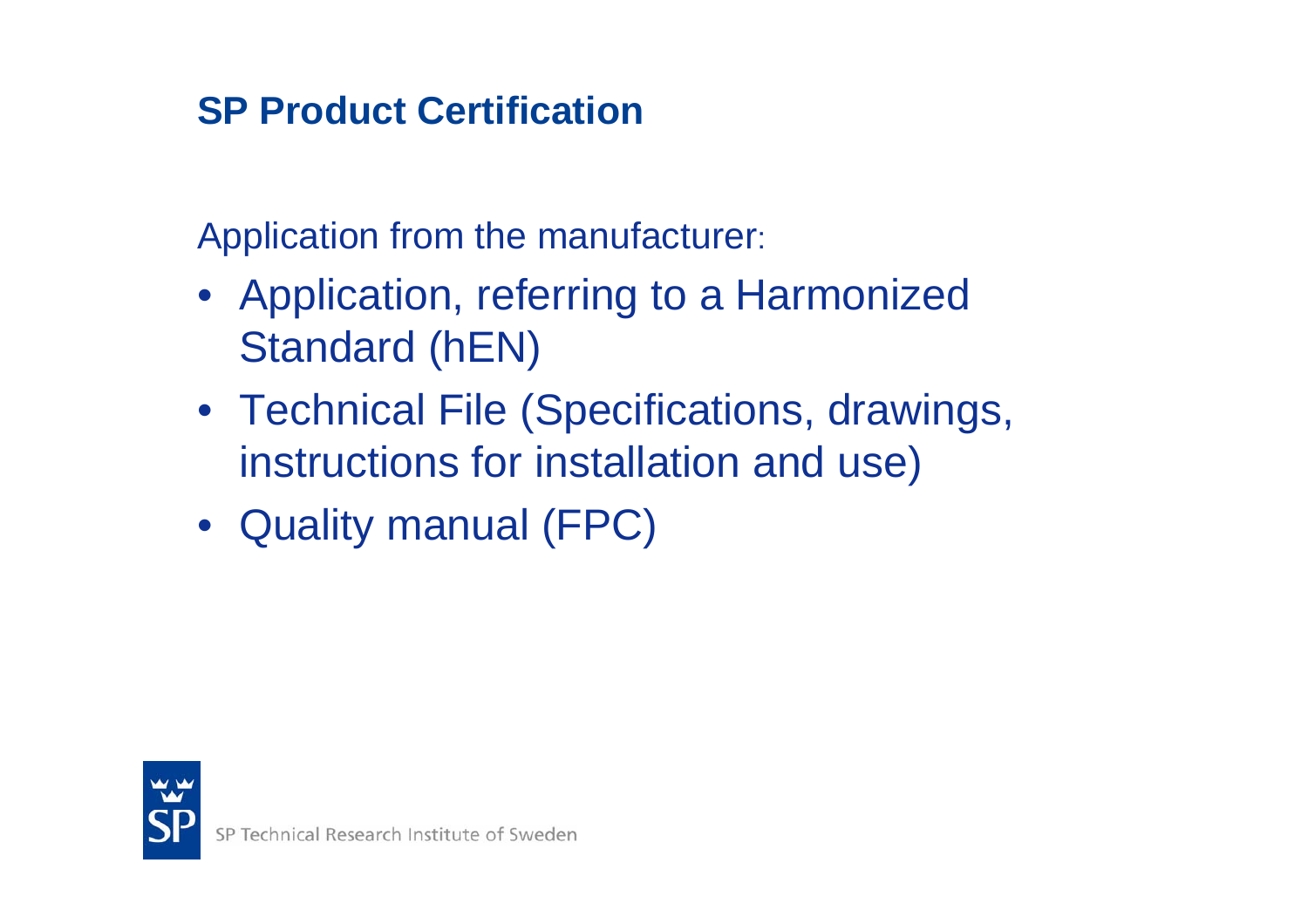## Certification Body, CB - Project manager Initial assessment:

- Are we notified for the standard?
- $\bullet$ Is the product clearly described?
- Is it in compliance with the standard?
- $\bullet$ Is the application complete?

#### Contacts:

- $\bullet$ Laboratory (book time for test)
- $\bullet$ Inspection team (book time for inspection audit)
- $\bullet$ Technical expert(s), if necessary

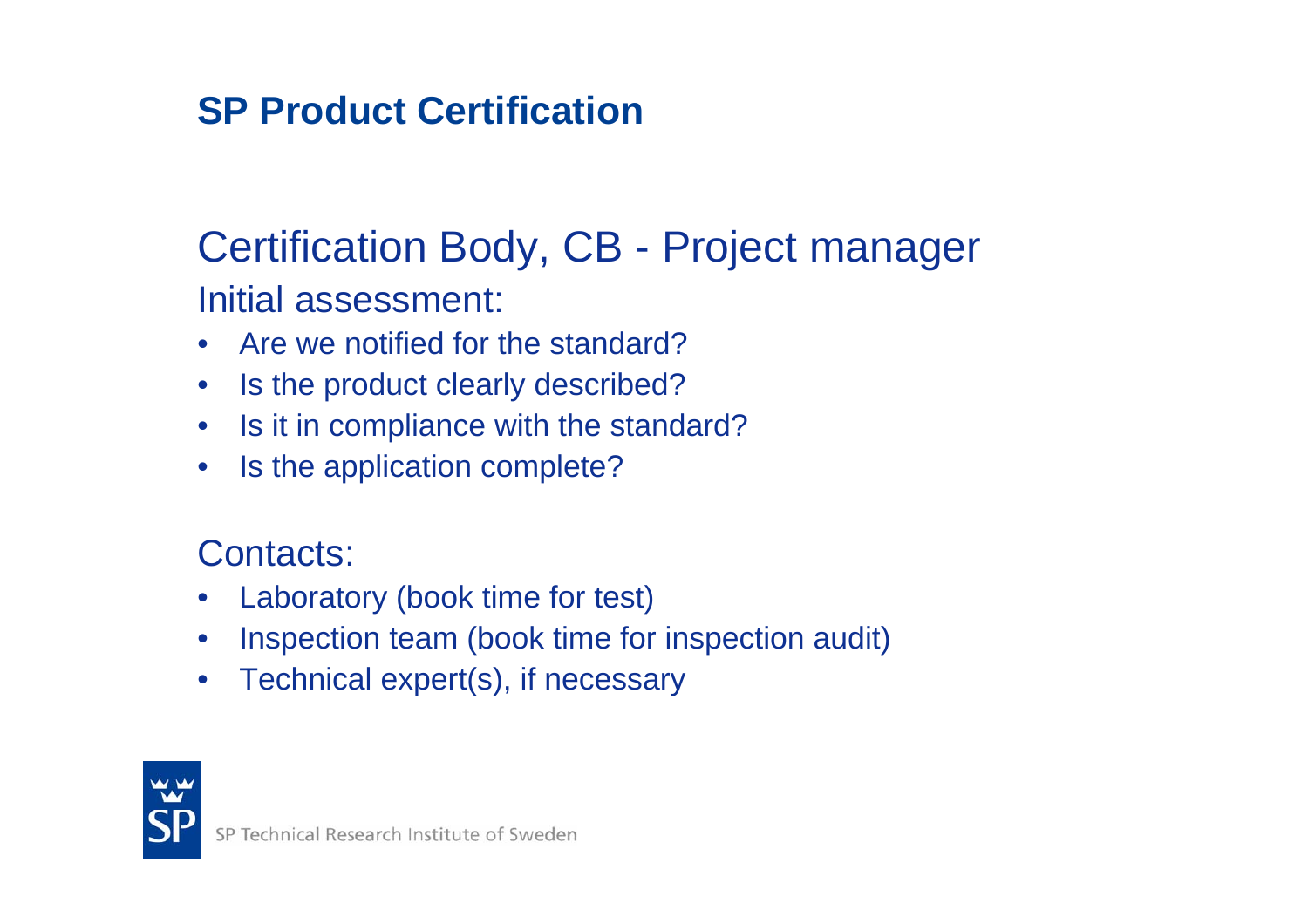# CB - Project manager:

- Order confirmation
- Time schedule

# Manufacturer:

• Sends test sample(s) to the laboratory

NOTE: Check standard, it can be an obligation that the laboratory staff shall perform the sampling!

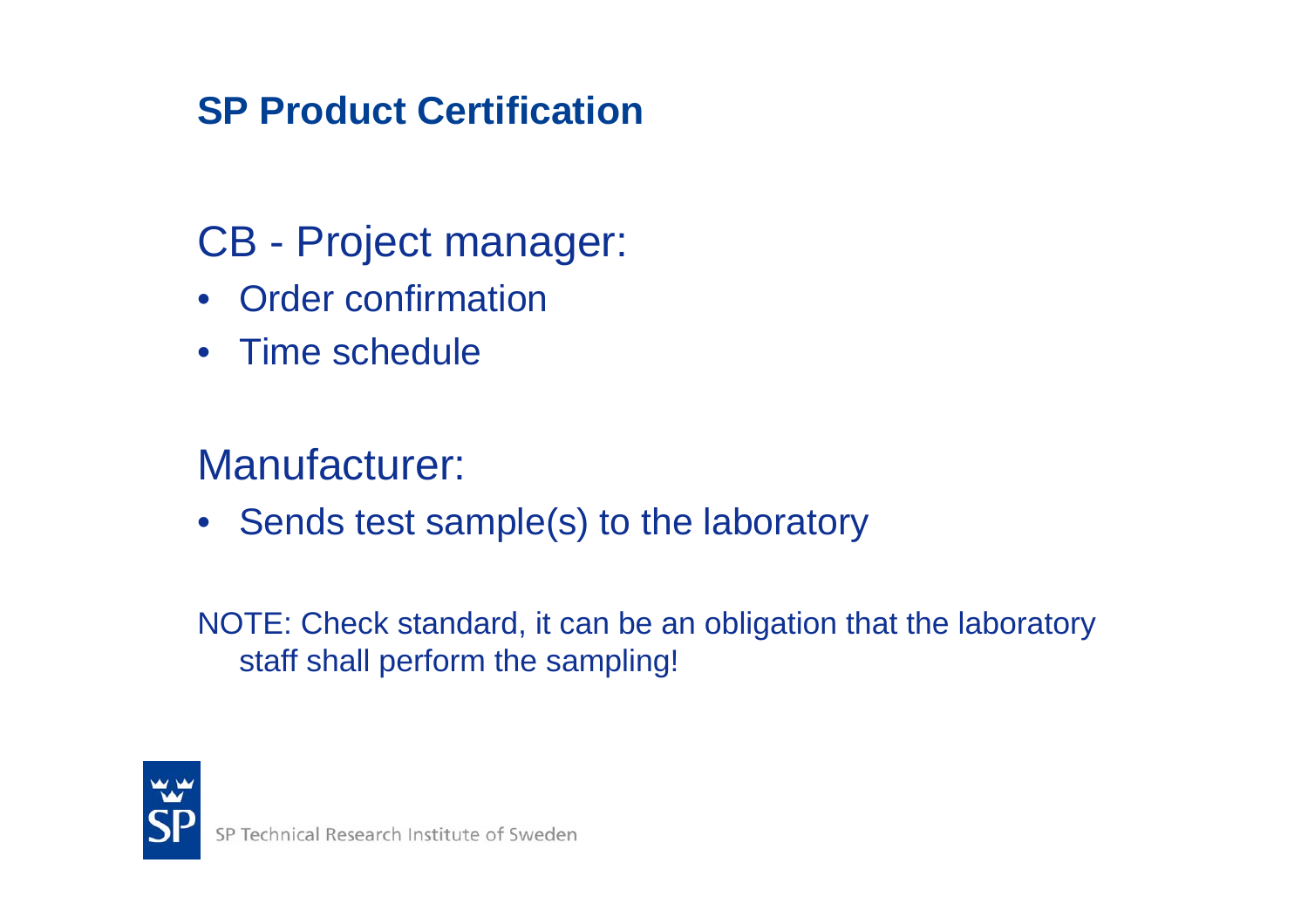CB – Project manager and/or technical expert Examination of the technical file:

- $\bullet$ **Drawings**
- Specifications
- (Test reports)
- Instructions for installation and use

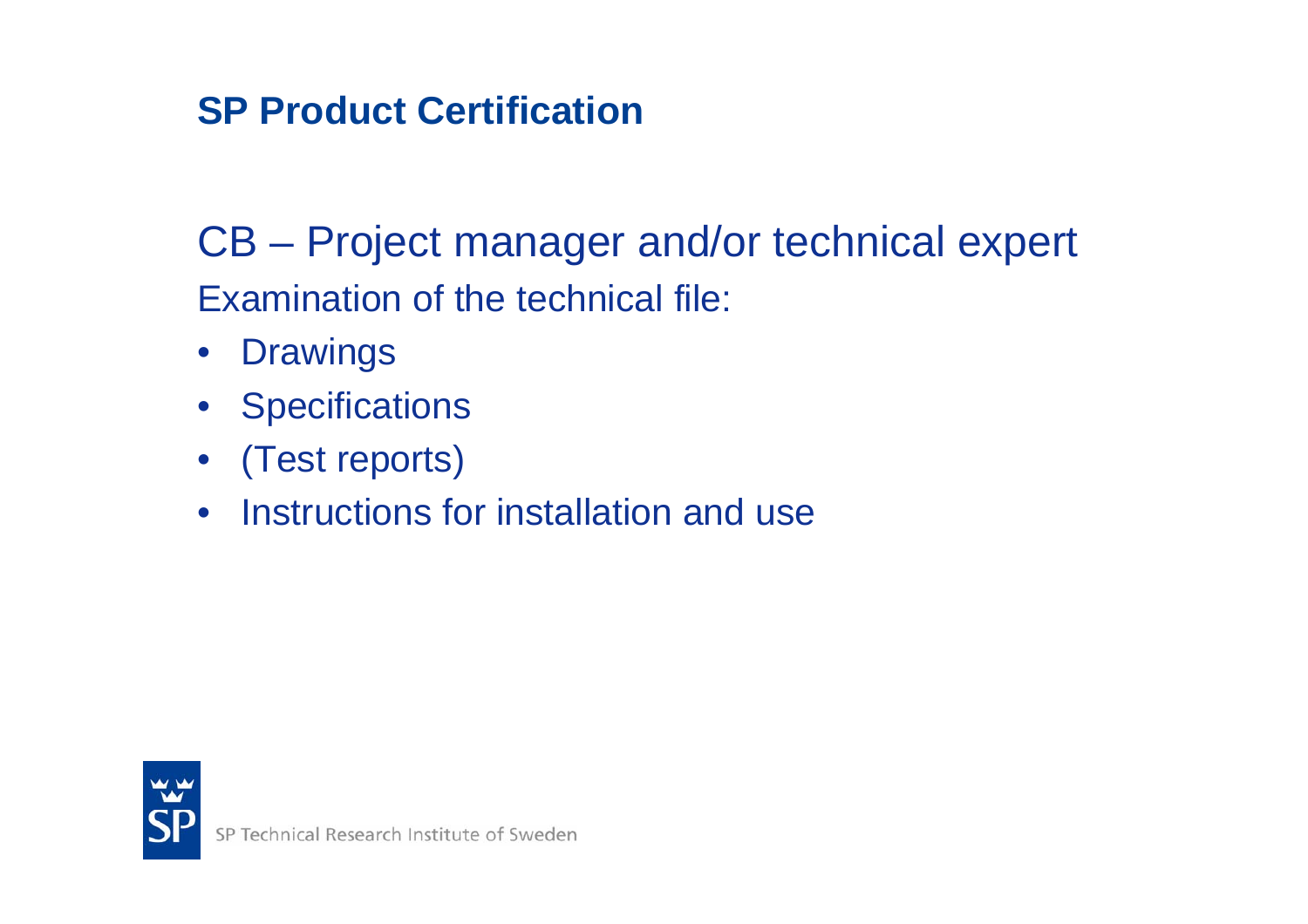# Laboratory:

 $\bullet$  Testing according to the standard, issues a test report. A copy of the test report to the CB.

# CB or Inspection body:

- $\bullet$  Examines the Quality Manual, prepares for the inspection visit, executes the inspection of the factory and FPC.
- $\bullet$ Issues an inspection report.
- • Sets up an agreement with the manufacturer about continuous inspection. Copy to CB

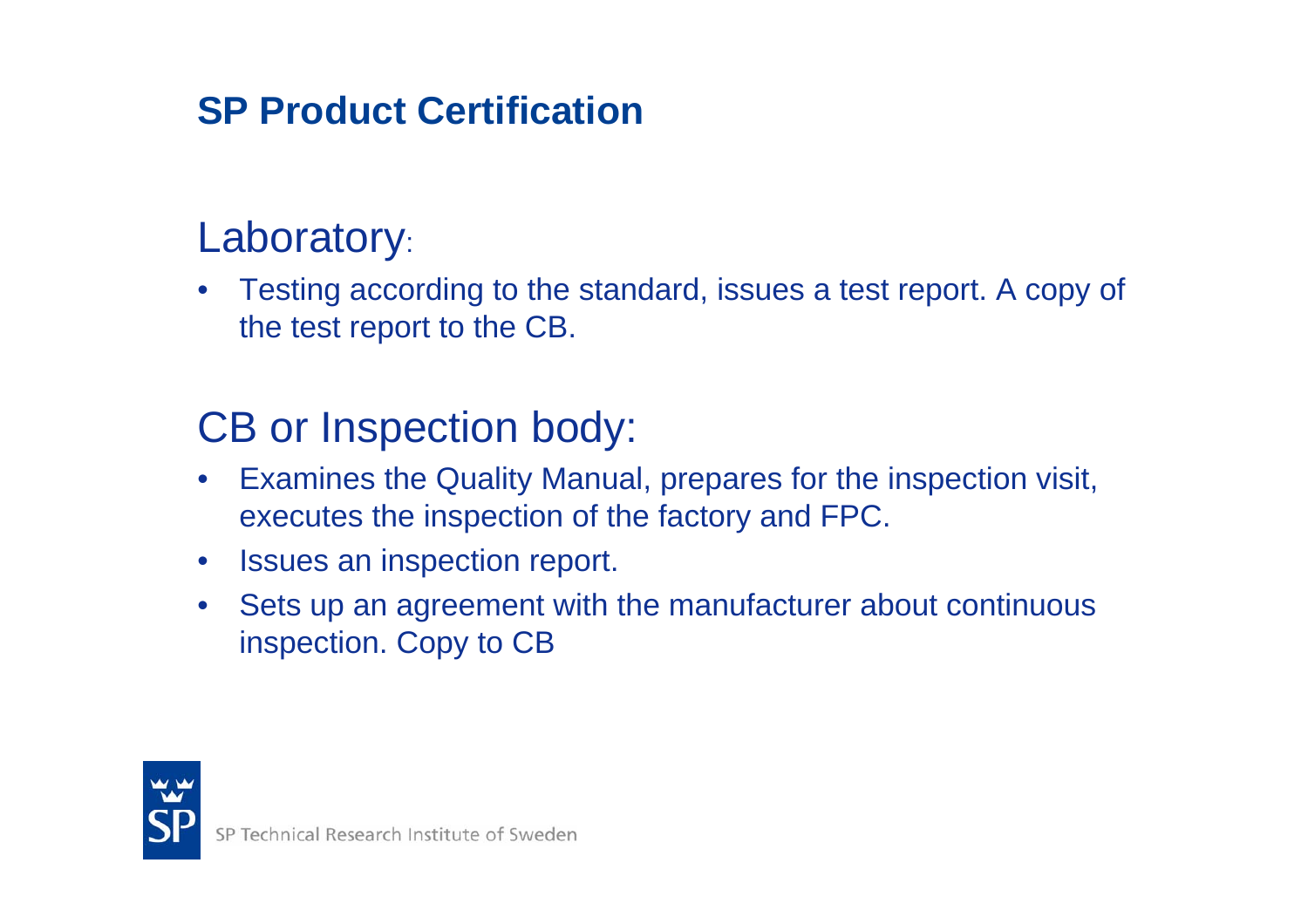# CB - Project manager

- Examines the test report(s)
- Examines the audit report and that corrections are handled and approved by the auditor
- Assignment between CB or Inspection body and manufacturer is signed
- Evaluation and decision

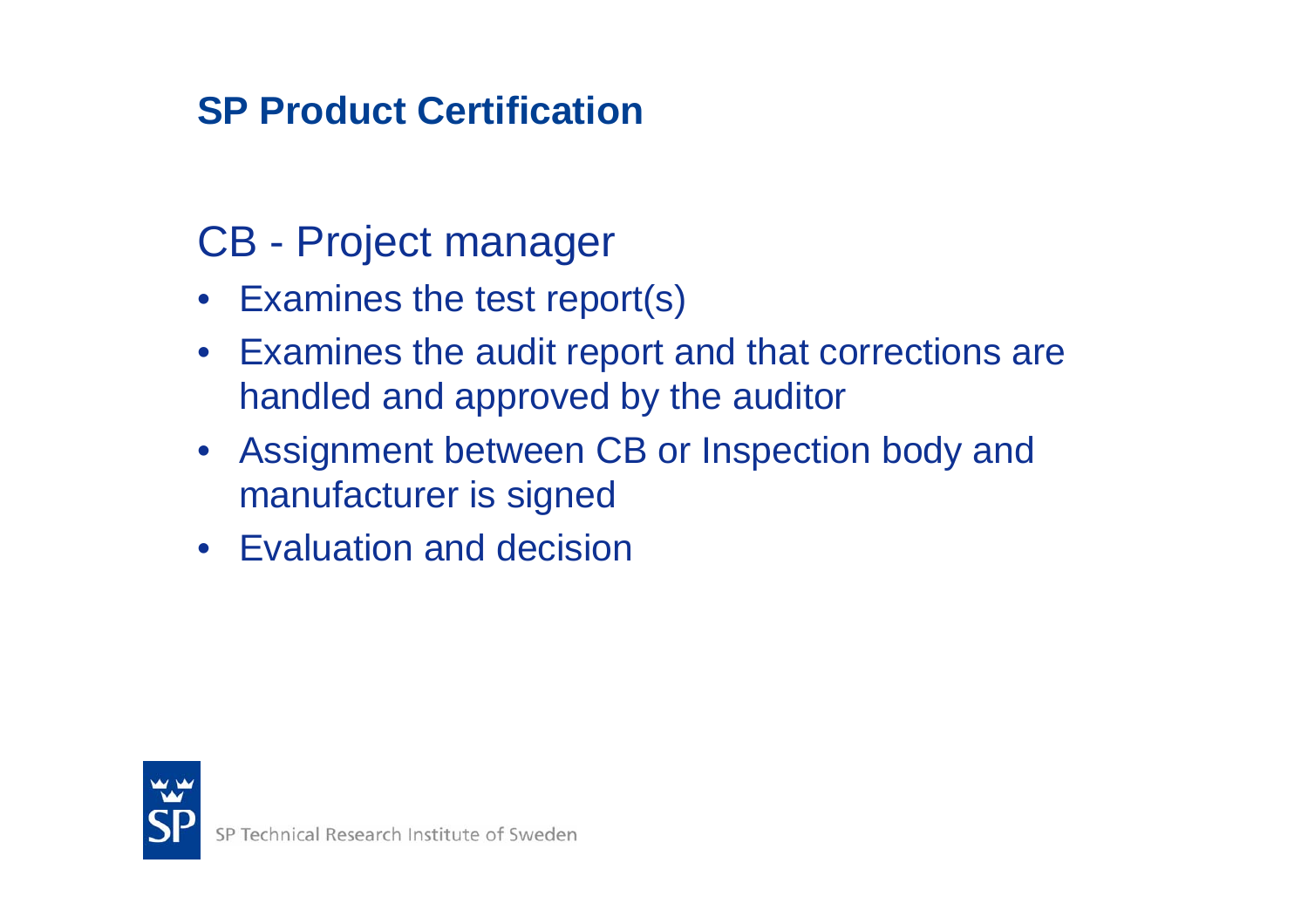# CB - Project manager

- $\bullet$ **Issues the certificate**
- Signs it

# CB - Certification Manager

• Approves by countersigning

# CB - Administration

- Sends the certificate to the manufacturer
- Registers it

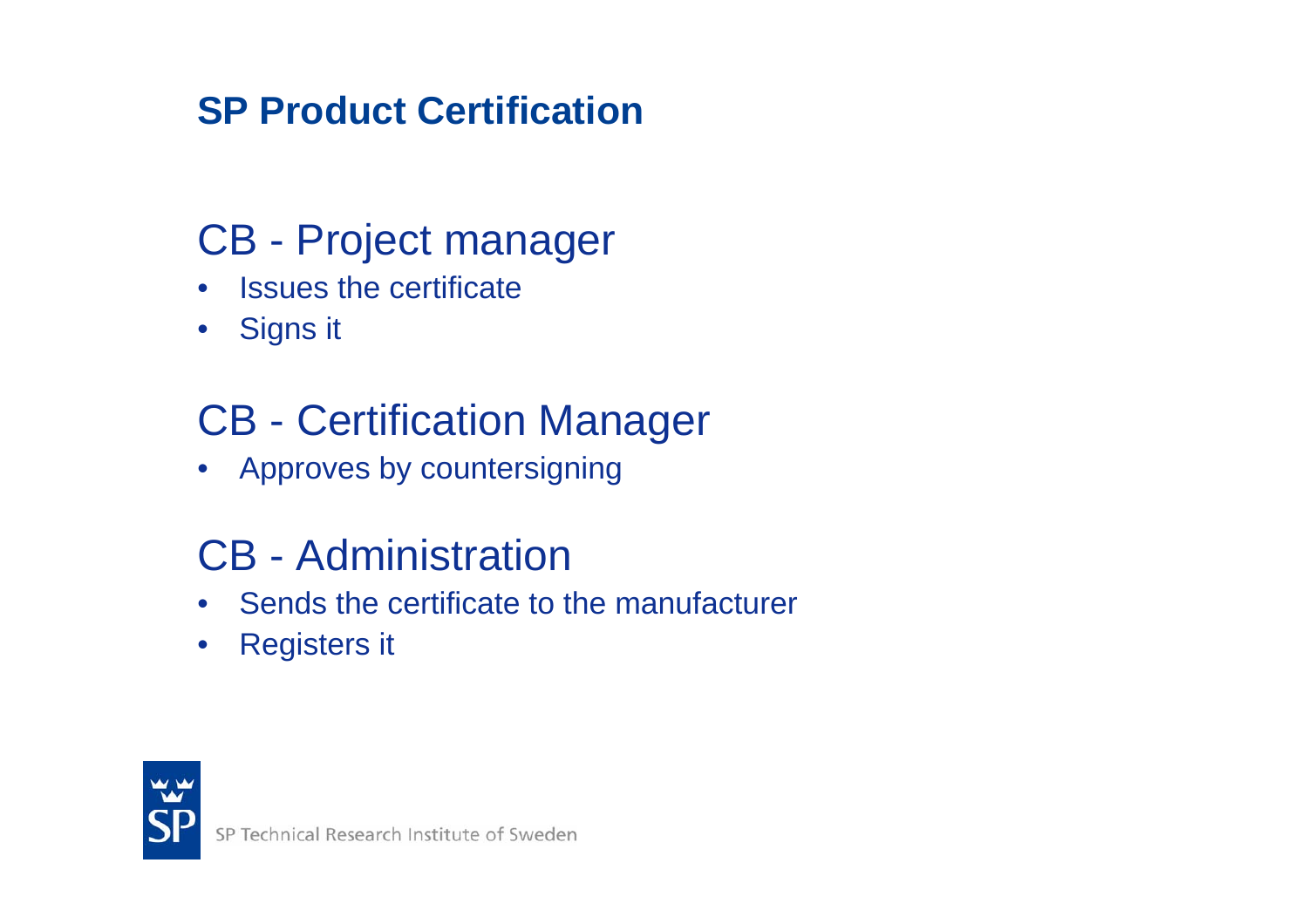## **Manufacturer**

- Sets up a Declaration of Conformity
- Put on the CE-mark
- Runs and maintains the FPC



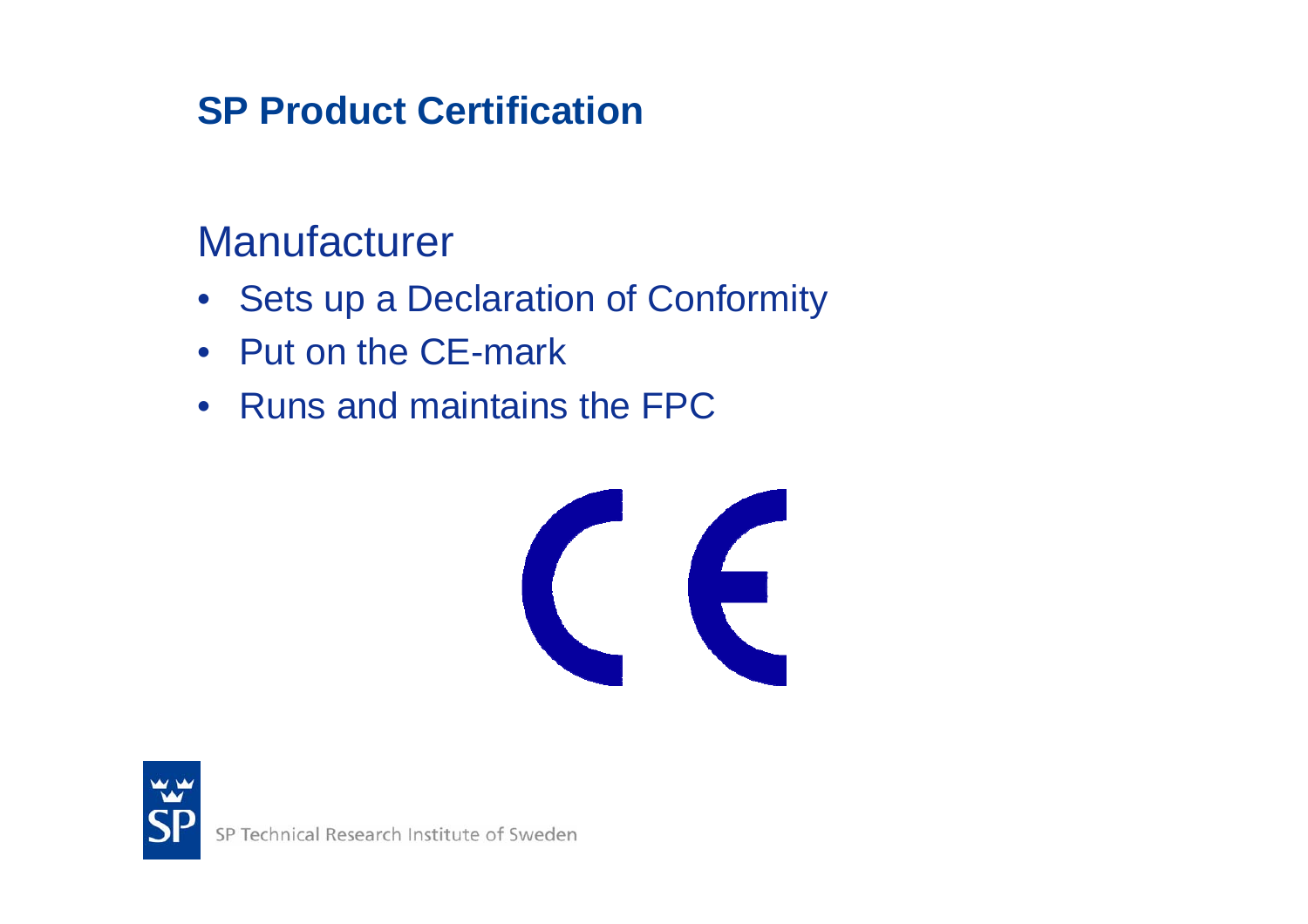# 2. The follow-up process

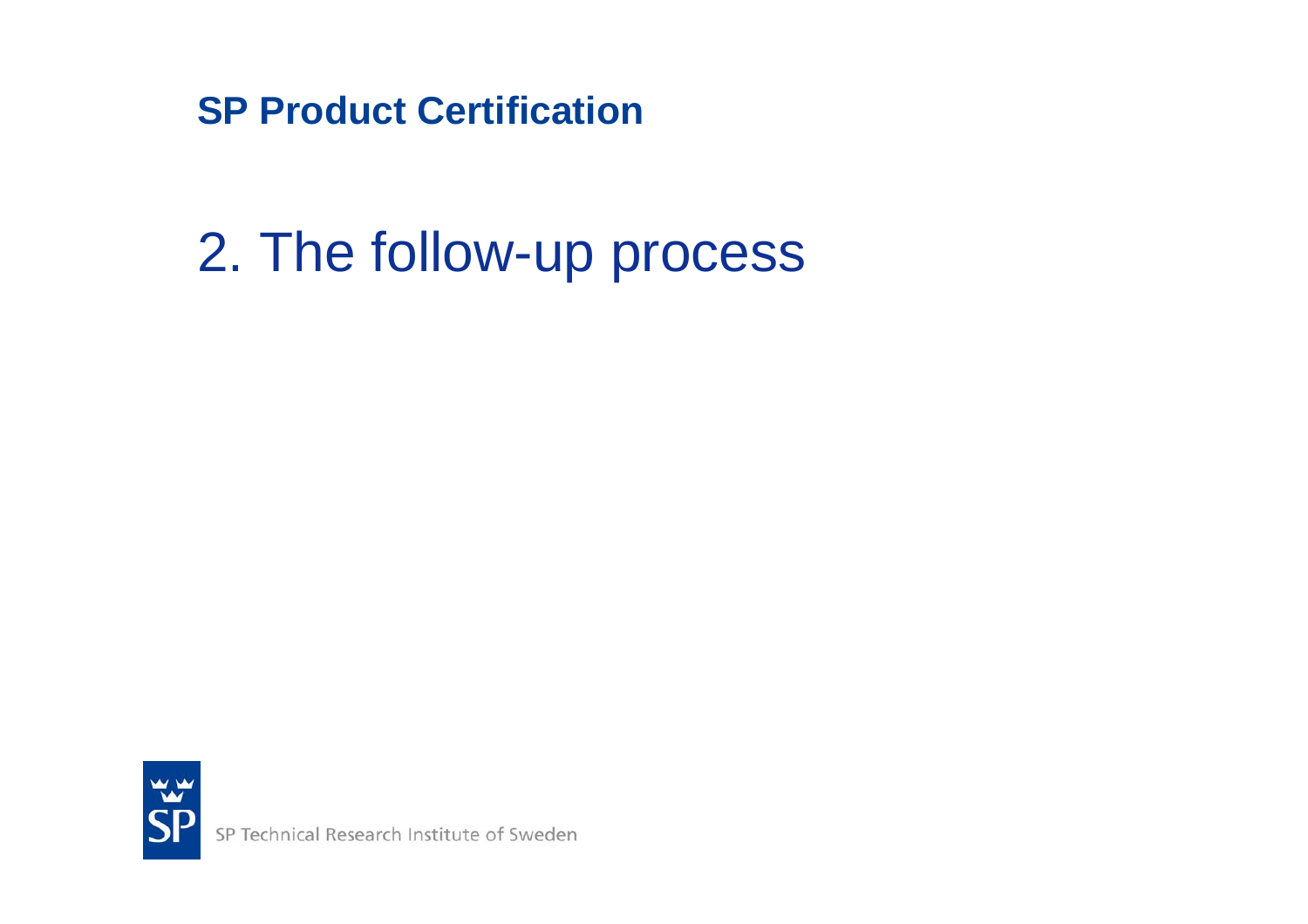# CB or Inspection body

• Performs audits/inspections, i.e once a year. Issues an audit/inspection report to the manufacturer, a copy to the CB

## Certification Body

- Supervise that audits are performed, with approved result. Acts if the audit show noncormity.
- Reissues the certificate after x years

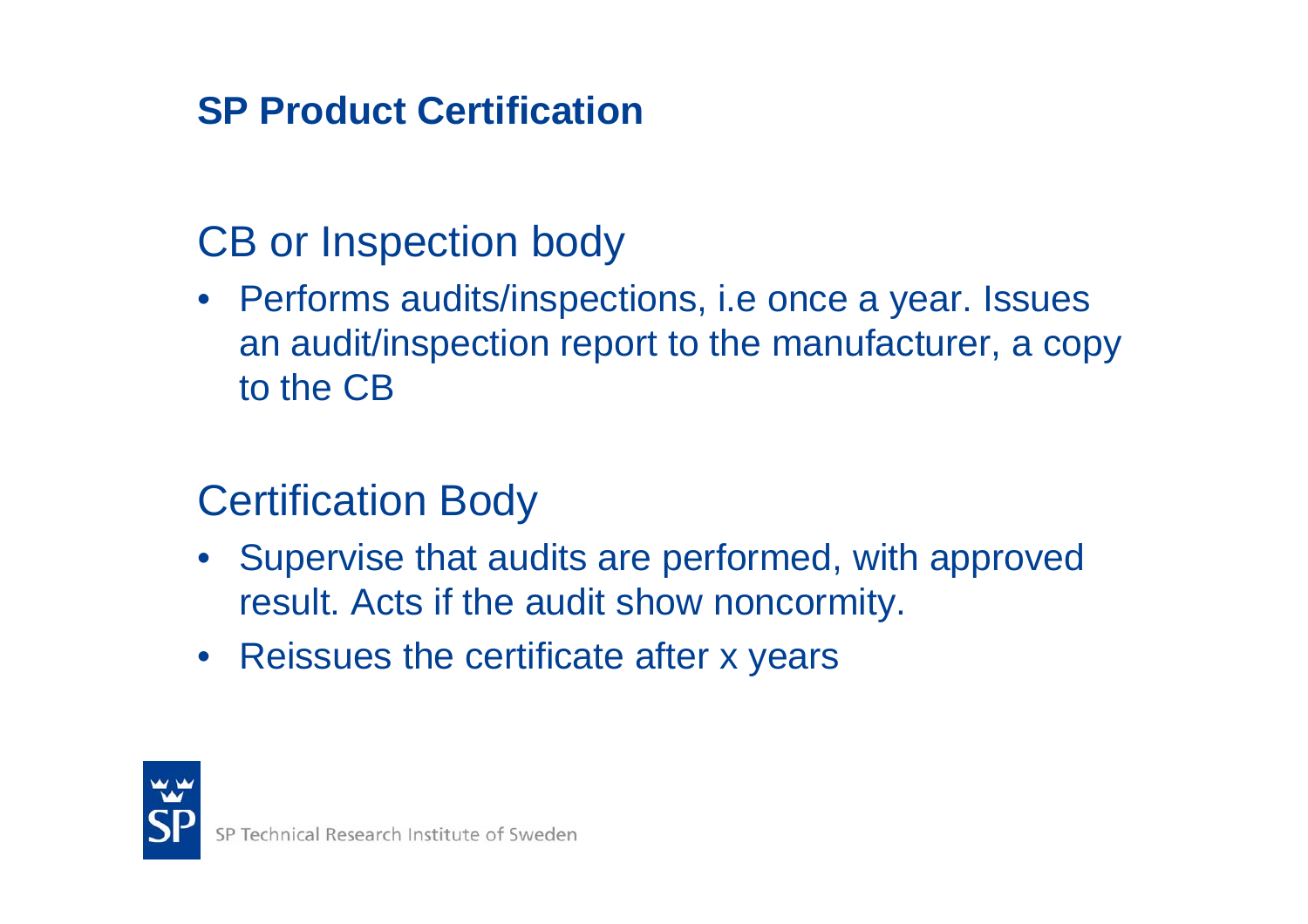# FPC – Factory Production Control

- Process control methods
- Resources
- Test methods
- Testing equipment
- Traceability
- Records
- Analyses of results
- Corrective actions
- "Simplified" management system